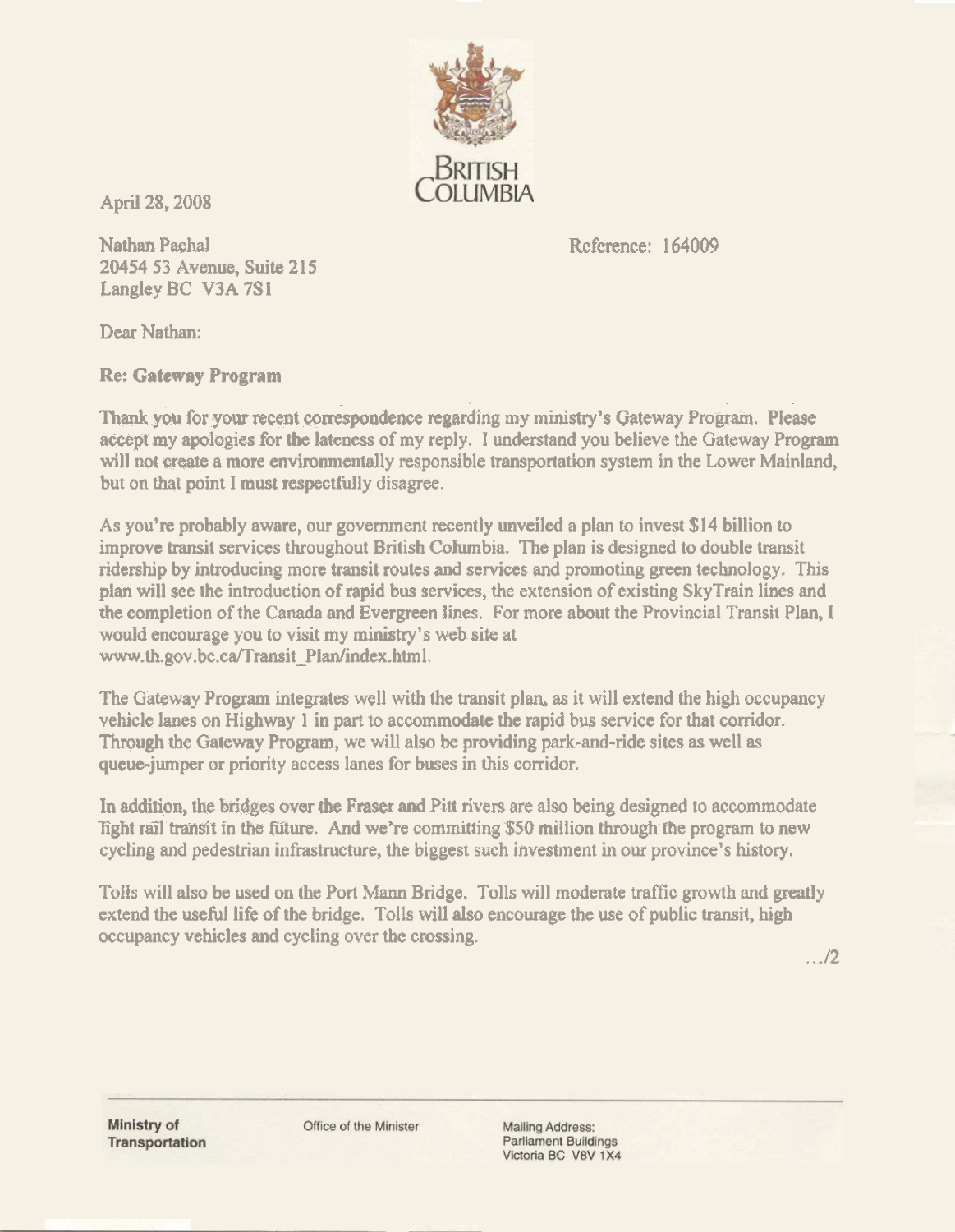The provincial government is also working to protect the environment, and we're regularly reviewing our plans to see if they can be improved upon. After extensive consultations with the Greater Vancouver Regional District, the Ministry of Environment and the Canadian Wildlife Service, a portion of the South Fraser Perimeter Road's (SFPR) alignment has been shifted farther to the west of Burns Bog in order to further minimize any potential effects of this project. In addition, we've developed more detailed design concepts for the portion of the SFPR that will be located near Burns Bog, and these concepts include proposals for avoiding environmental impacts.

To ensure we have as little impact on the environment as possible, all Gateway projects will undergo a thorough environmental review, and issues like pollution, hoise and the effects on vegetation and wildlife will be addressed rigorously. Environmental applications, accompanying studies and reports are available on the BC Environmental Assessment Office web site at www.eao.gov.bc.ca.

I'm also pleased to tell you that our Gateway team has been meeting with representatives from the Delta Farmers' institute and local farming community. They're working together to mitigate any negative effects the SFPR may have on agricultural land and enhance the area's agricultural productivity.

Finally, I'd like to address the alternate alignment proposed by Mr. Hoover and Mr. Naas. The Hoover/Naas plans have been analyzed thoroughly, as have other proposals, to determine whether they're appropriate for the SFPR.

Based on the results of extensive and in-depth internal and independent studies, we've found the Hoover/Naas proposal simply does not meet the transportation and safety needs of the region nor our goals for this important project.

On the other hand, the SFPR will decrease travel times and reduce congestion on other routes such as Highway 91 and River Road. It will ease traffic concerns by moving more trucks and ferry traffic away from the existing Highway 17 and Ladner Trunk Road, better separating this regional traffic from local traffic in the community.

The SFPR provides a significantly faster and more efficient route to Delta's key industrial areas along River Road as well as increased safety for all traffic in the area. The Hoover/Naas proposal to limit truck access to the George Massey Tunnel would significantly impact the transportation services necessary for a strong economy.

 $.../3$